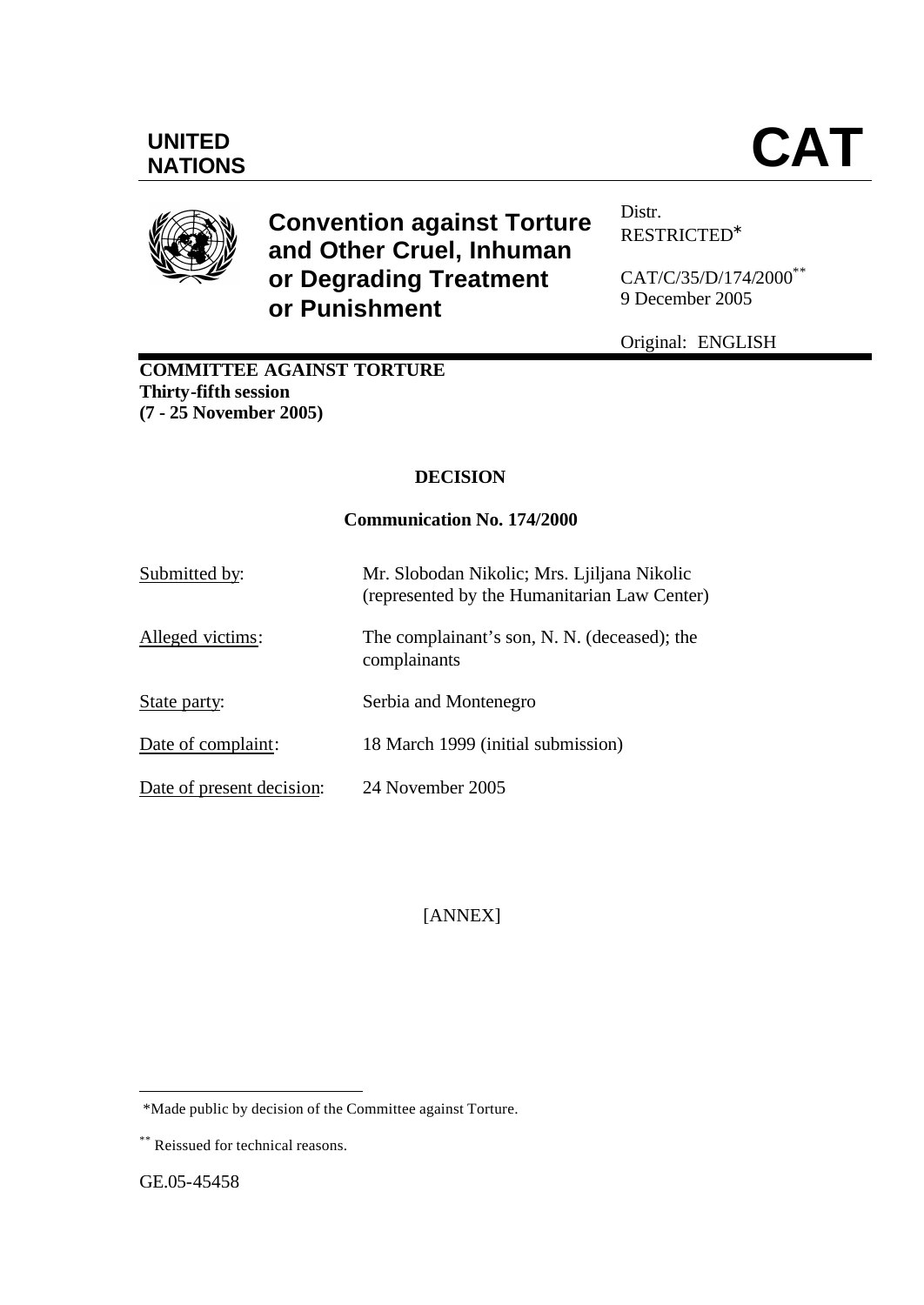#### ANNEX

#### DECISION OF THE COMMITTEE AGAINST TORTURE UNDER ARTICLE 22 OF THE CONVENTION AGAINST TORTURE AND OTHER CRUEL, INHUMAN OR DEGRADING TREATMENT OR PUNISHMENT

Thirty-fifth session

**Concerning** 

#### **Communication No. 174/2000**

| Submitted by:      | Mr. Slobodan Nikolic; Mrs. Ljiljana Nikolic<br>(represented by the Humanitarian Law Center) |
|--------------------|---------------------------------------------------------------------------------------------|
| Alleged victims:   | The complainant's son, N. N. (deceased); the<br>complainants                                |
| State party:       | Serbia and Montenegro                                                                       |
| Date of complaint: | 18 March 1999 (initial submission)                                                          |

The Committee against Torture, established under Article 17 of the Convention against Torture and Other Cruel, Inhuman or Degrading Treatment or Punishment,

Meeting on 24 November 2005,

Adopts the following:

#### **Decision under article 22, paragraph 7, of the Convention:**

1.1 The complainants are Mr. Slobodan Nikolic and his wife, Mrs. Ljiljana Nikolic, nationals of Serbia and Montenegro, born on 20 December 1947 and on 5 August 1951. They claim that the State party's alleged failure to proceed to a prompt and impartial investigation of the circumstances of their son's death constitutes a violation by Serbia and Montenegro of articles 12, 13 and 14 of the Convention. The complainants are represented by counsel.

#### **The facts as submitted by the complainants:**

2.1 On 19 April 1994, the complainants' son, N. N., born on 19 April 1972, died in Belgrade. The postmortem examination of his corpse was carried out on 25 April 1994 by a medical team of the Institute for Forensic Medicine of the Faculty of Medicine in Belgrade. The autopsy report states that the death was caused by damage to vital brain centers caused by the fracture of cranial bones and hemorrhage from the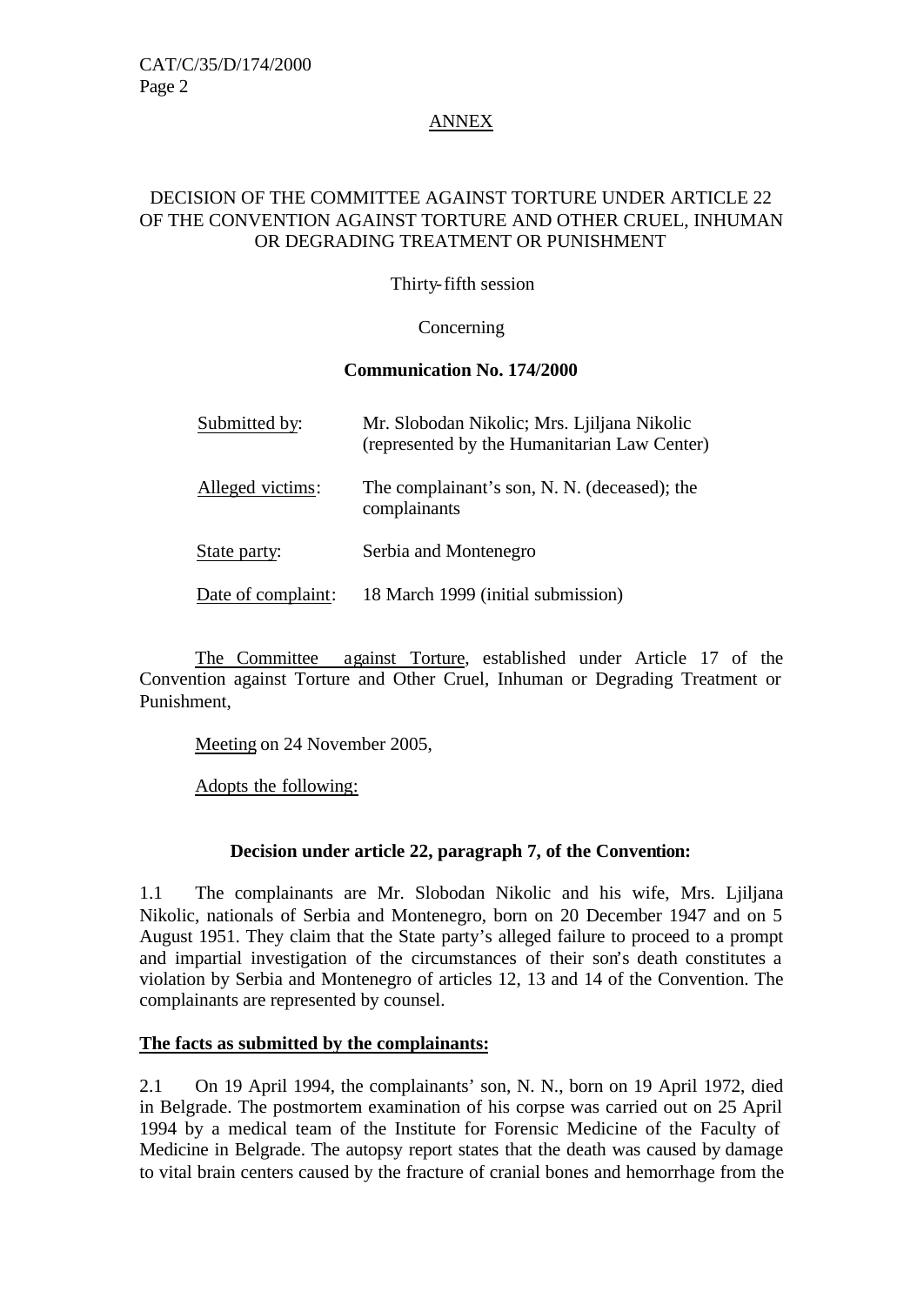rupture of the aorta and the torn blood vessels surrounding the multiple bone fractures. These injuries "were inflicted with a brandished, blunt and heavy object".

2.2 According to the police report, the complainants' son was found dead on the sidewalk in front of building no. 2 at Pariske Komune Street in Novi Beograd on 19 April 1994. He had fallen out of the window of apartment no. 82 on the  $10^{th}$  floor of the same building at 9.40 a.m. In an attempt to escape his arrest by the police, he had connected several cables and had tied them to a radiator. When trying to descend to the subjacent window on the ninth floor, the cables broke apart and N. N. fell on the concrete pavement.

2.3 According to police inspector J. J., this incident was preceded by the following events: On 19 April 1994, he and two other inspectors, Z. P. and M. L., went to apartment no. 82 at 2, Pariske Komune Street to arrest the complainant on the basis of a warrant, as he was suspected of having committed several property-related offences. Through a slit above the threshold of the entrance door, they noticed a shadow in the corridor. Assuming that N. N. was in the apartment, they unsuccessfully called on him to open the door. After having ordered an intervention team to break the entrance door, inspector J. J. warned N. N. that the police would forcibly enter the flat, if he continued to refuse opening the door. J. J. then went to the eleventh floor and entered the flat located directly above apartment no. 82. From a window, he saw N. N. looking out of the window below. After having returned to apartment no. 82, J. J. again called on N. N. to surrender, promising that he would not be subjected to physical violence. The intervention team then broke the door of the apartment, where they only found M. K., the girlfriend of the deceased, who was crying and stated that N. N. had fallen out of the window. Looking out of the window, J. J. saw the body of a man lying on the sidewalk.

2.4 The deceased was identified as N. N., based on documents found in one of his pockets, as well as by M. K., and his death was established by a physician of the Secretariat for Internal Affairs. At around 10:30 a.m., the investigating judge of the Belgrade District Court, D. B., arrived together with the deputy public prosecutor of the District of Belgrade (hereafter "deputy public prosecutor"), V. M., inspected "the scene of the crime",<sup>1</sup> interviewed M. K. and ordered that the body of the deceased be sent to the Institute of Forensic Medicine for an autopsy.

2.5 The report of the investigating judge states that several police officers informed him that N. N. had "categorically declined" to unlock the door after having argued with the police for some time. When they entered the flat, the deceased "had just jumped out of the window." M. K. confirmed that N. N. had refused to open the door. When she tried to snatch the keys of the apartment from his pocket, he told her that he would rather escape through the window than to open the door. Although she did not see what happened in the room from where N. N. had tried to escape, M. K. concluded from his absence that he had jumped out of the window, when the policemen entered the flat. She stated that there was no physical contact between N. N. and the members of the police intervention team. Apart from the cables tied to the radiator, the report mentions that a white three-socket extension cable was hanging on a tree above the sidewalk where the corpse of the deceased was lying. One single- and

l <sup>1</sup> The term "scene of the crime" is used in the police report dated 19 April 1994.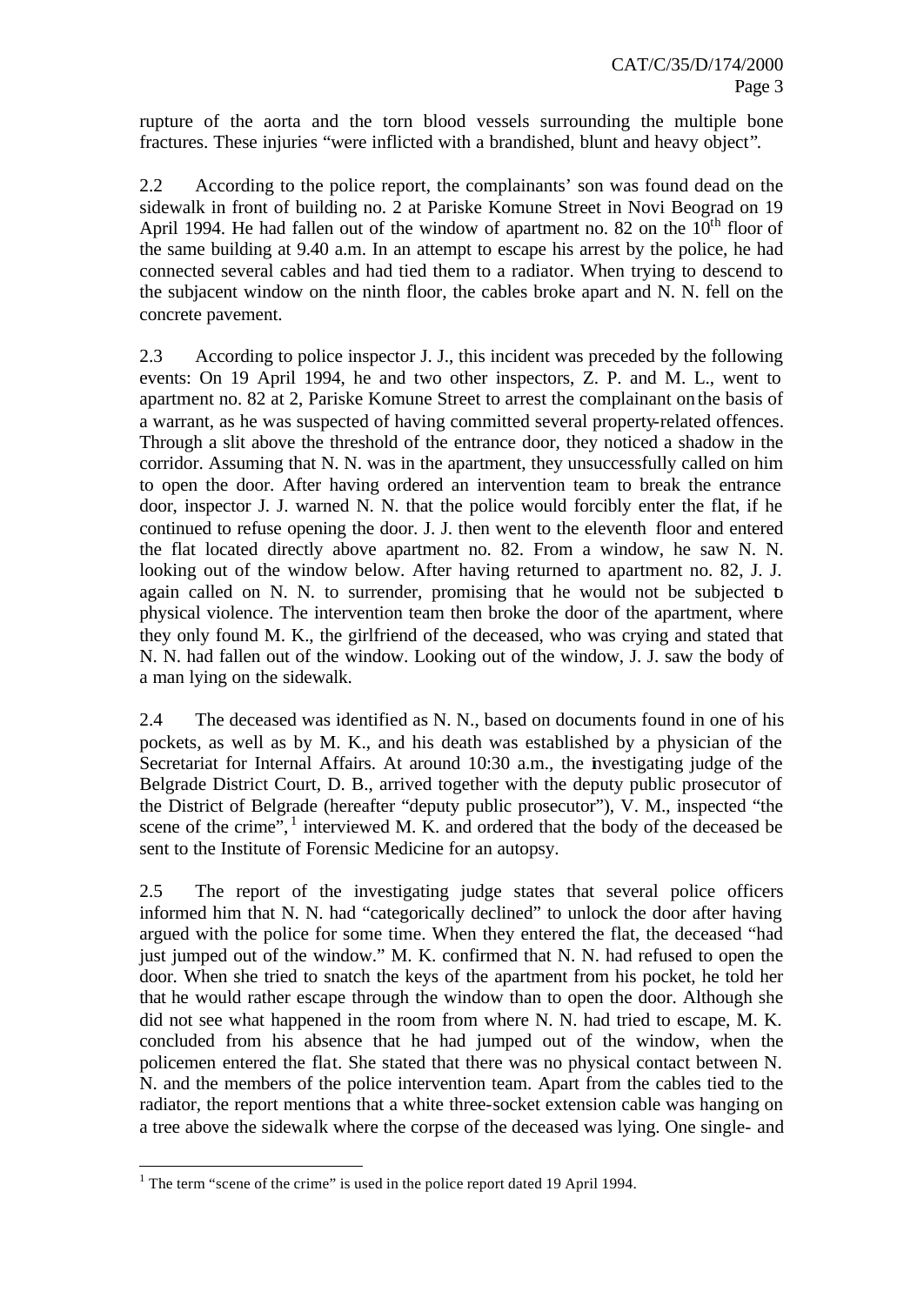one double-wire of around 2.5 meters length each were tied to the socket box – probably the missing ends that had been torn from the cables tied to the radiator. Lastly, the report states that the investigating judge ordered the police to interview all witnesses of the incident.

2.6 On 22 April 1994, the deputy public prosecutor advised the complainants that he considered that their son's death had been caused by an accident and that, accordingly, no criminal investigation would be initiated.

2.7 On 18 July 1994, the complainants brought charges of murder against unknown perpetrators, asking for a criminal investigation to be initiated by the Belgrade public prosecutor's office. They claimed that the police clubbed their son with a blunt metal object, thereby causing his death, and subsequently threw his corpse out of the window to conceal the act. On 12 August and on 5 December 1994, the deputy public prosecutor informed the complainants that no sufficient grounds existed for instituting criminal proceedings, and advised them to file a criminal report with the public prosecutor's office, submitting the evidence on which their suspicion was based.

2.8 In the meantime, the investigating judge had requested a commission of medical experts of the Belgrade Institute of Forensic Medicine, composed of the same doctors who had conducted the autopsy, to prepare an expert opinion on the death of N. N. In their report dated 22 November 1994, the experts concluded on the basis of the autopsy report, as well as other documents, that the location, distribution and types of injuries observed on N. N. indicated that they were the result of the fall of his body from a considerable height on a wide, flat concrete surface. The "signs of the injury reactions (inhalation of blood and […] bruises around the wounds and torn tissues)" indicated that N. N. was alive at the moment when he incurred the injuries.

2.9 On 13 and 24 January 1995, the complainants challenged inconsistencies in the medical findings of the expert commission, as well as in the autopsy report, and requested the Belgrade District Court to order another forensic expertise from a different institution at their expense.

2.10 On 27 June 1995, the complainants sought the intervention of the Public Prosecutor of the Republic, who, by reference to the forensic expertise of the expert commission, affirmed the position of the deputy public prosecutor. Similarly, the Deputy Federal Public Prosecutor, by letter of 8 January 1996, advised the complainants that there were no grounds for him to intervene.

2.11 At the complainants' request, Dr. Z. S., a pathologist from the Institute of Forensic Medicine of the Belgrade Military Hospital, evaluated the autopsy report of 19 April 1994 and the expert commission's forensic findings of 22 November 1994. In a letter of 21 March 1996, he informed the complainants that, although the described injuries could be the result of the fall of the body of the deceased from a considerable height, it could not be excluded that some of the injuries had been inflicted prior to the fall. He criticized (a) that the autopsy had been carried out six days after the death of N. N.; (b) that the reports did not describe any decomposition changes of the body; (c) that the autopsy report stated that the brain membranes and brain tissue of the deceased were intact, while at the same time noting the presence of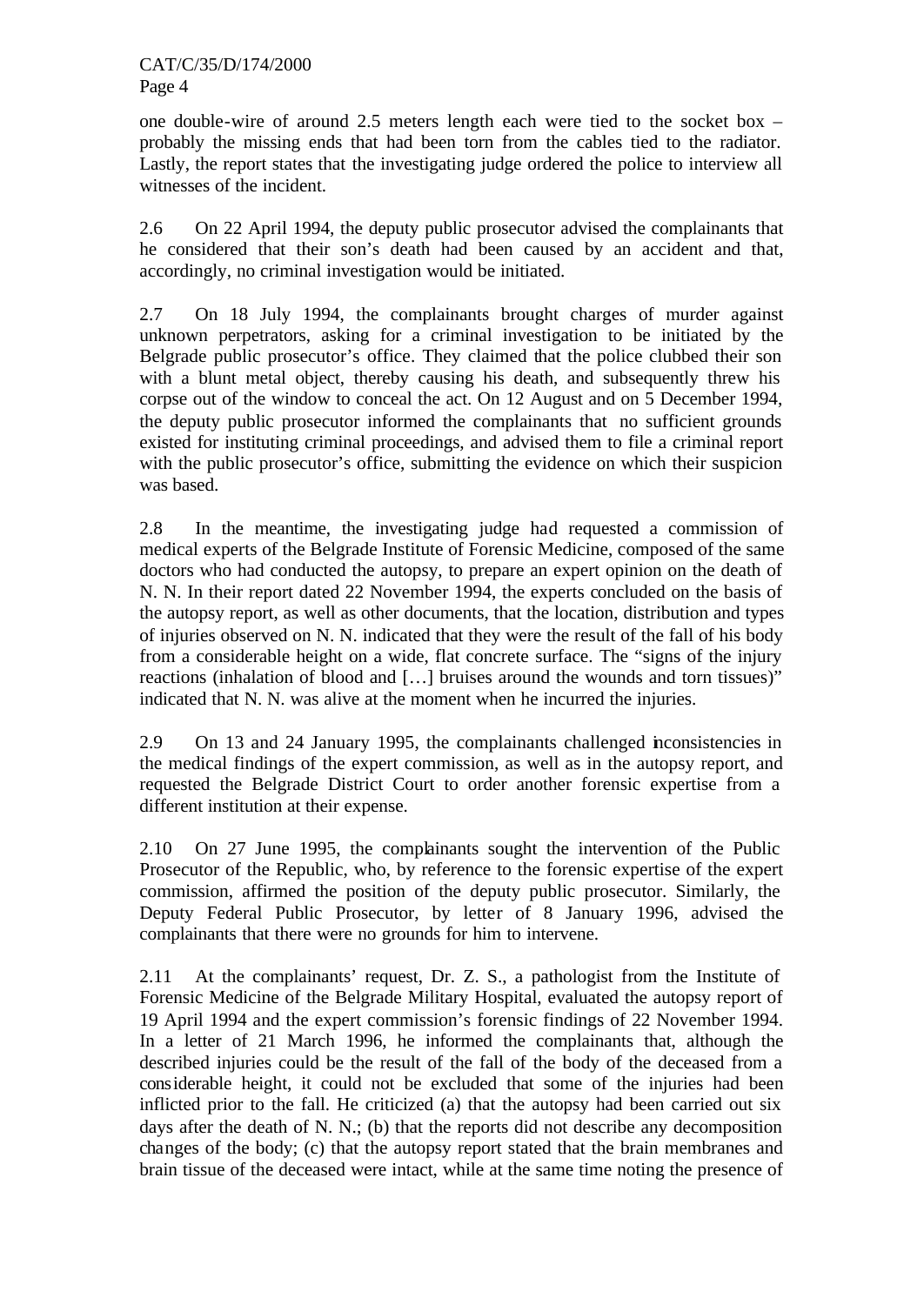brain tissue on the front side of his sweatshirt; (d) the contradiction between the size of the rupture of the aorta (3 cm x 1 cm) and the relatively small quantity of blood found in the chest cavity (800 ccm); (e) the expert commission's finding that the first contact of the deceased's body with the ground was with his feet, resulting in transverse fractures of the lower leg bones instead of diagonal fractures, which would usually result from a similar fall; (f) the unclear description by the expert commission of the mechanism of injuries, i.e. "that the first contact of the body was with the feet which caused feet and lower leg fractures, which was followed by *bending* and twisting (*extension* and rotation) of the thorax", given that *extension* means *stretching* of the body rather than bending; and (g) that the autopsy report diagnosed decollement, i.e. the separation of the skin of subcutaneous tissue from the muscle membrane, on the external side of the left thigh, although such an injury was usually "inflicted by a strong blow with a brandished blunt weapon", i.e. "the blow of the body on the ground", which was unlikely to occur after a fall on the feet and a fracture of both lower leg bones.

2.12 By letter of 28 August 1996, the complainant's lawyer requested the Belgrade Public Prosecutor's Office to order another forensic expertise, to be conducted by the Institute of Forensic Medicine of either the Belgrade Military Hospital or the Faculty of Medicine of Novi Sad, and, for that purpose, to exhume the body of N. N. at the expense of the complainants to address the doubts expressed by Dr. Z. S. In addition, he requested clarification of the following questions: (a) The time and place of death; (b) whether the contusions of the brain and the wound on the lower forehead of the deceased could have been the consequence of injuries inflicted by blows before the fall; (c) whether the small quantity of blood found in the chest cavity indicated that N. N. was already dead at the time of the fall, given that a living person discharges about 70 milliliters of blood from the left auricle into the aorta with every heartbeat (totaling about 4.9 liters per minute); (d) how it could be explained that the autopsy report did not establish any circular fractures of the bones of the base of the cranium after a fall from a height of 20 to 30 meters; and (e) which parts of the body would usually be damaged after a fall from this height, based on the weight of the body, its free movement during, as well as the velocity of the fall.

2.13 On 2 October 1996, the complainants' lawyer requested the Belgrade Public Prosecutor's Office that several potential witnesses be interviewed either by the Serbian Ministry of the Interior or by the Secretariat for Internal Affairs of Novi Sad: (a) The complainants, to find out whether M. K., when delivering the tragic news of their son's death, said: "Aunt Ljilja, they have killed Nikolica – they have killed Dumpling!"; (b) R. J. and Z. T., colleagues of the mother, who were present when M. K. told the mother that her son had died; (c) M. K., to establish whether she saw N. N. tying the cables to the radiator; whether he had been sleeping and, if so, whether he was already dressed when the police arrived at the door; how it was possible that she did not see N. N. jump out of the window, if she was in the same room; or, alternatively, how she could claim that there was no contact between N. N. and the policemen, if she was in another room; (d) neighbours in building no. 2, Pariske Komune Street, in particular D. N., the tenant of the flat above apartment no. 82, and S. L., who removed the biological traces in front of the building, to ask him what exactly he removed and whether he did this before or after the end of the in situ investigation; (e) several friends of the deceased, to find out whether N. N. had a fight with M. K. prior to 19 April 1994 and whether M. K. had threatened that she would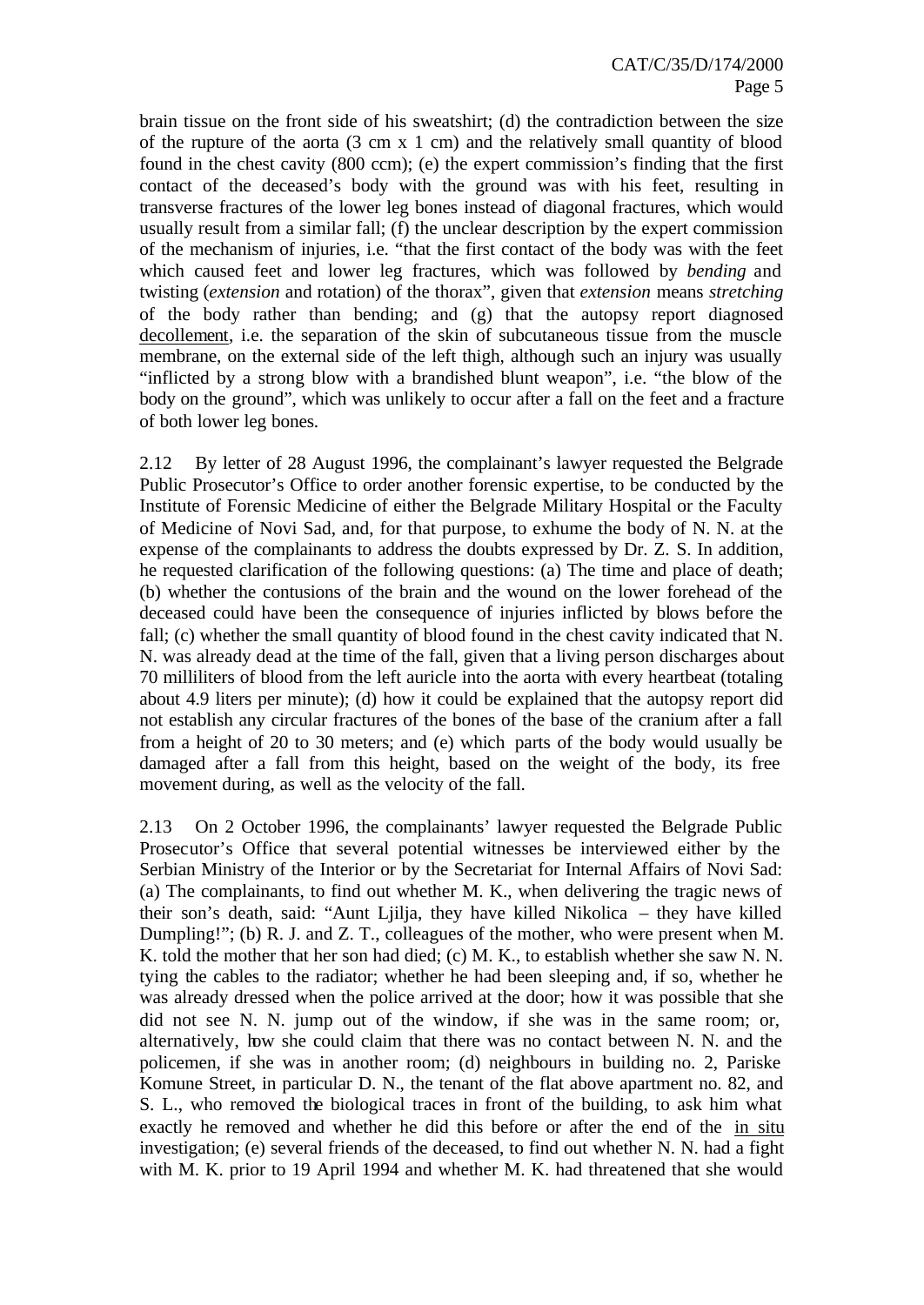"fix him"; (f) officials of the Belgrade Central Prison, to elucidate whether N. N. had escaped from prison, but was subsequently released on probation by decision of 23 July 1993 of the deputy public prosecutor; and (g) A. N., the sister of N. N., to ask her whether an intervention team of the Belgrade Secretariat for Internal Affairs came to her flat in January 1994, threatening that they would throw N. N. from the sixth floor, should they capture him.

2.14 In a report dated 27 November 1996, the same medical experts who prepared the autopsy report and the first forensic expertise dated 22 November 1994, while dismissing the questions asked by the complainants' lawyer (para. 2.12) as too vague, addressed the objections raised by Dr. Z. S. (para. 2.11), observing (a) that it was not customary to state the time and place of death in an autopsy report, as this information was already contained in the report of the doctor establishing the death and in the police report; (b) that the reason for the late autopsy was that the blood of the deceased (presumably a drug addict) was tested for HIV and that the results were received late on Friday, 22 April 1994, so that the autopsy could not be carried out before Monday, 25 April; (c) that the corpse had been kept in a refrigerator and only started to decompose during the autopsy and its subsequent cleaning and transport to the hospital chapel; (d) that the purpose of the autopsy report was to record the injuries and changes of the body of the deceased, rather than to explain how the brain tissue came on his sweatshirt; it could have passed through his nose or mouth, as the front skull cavity, which forms the roof of the nose cavity and of the pharynx, displayed numerous fractures of the skull base bones, which were always accompanied by ruptures of the attached hard brain tissue; (e) that the little amount of blood found in the chest cavity of the deceased was not due to death prior to the fall but to the considerable blood loss resulting from his injuries; (f) that Dr. Z. S. himself did not rule out that a fall on the feet could cause transversal fractures of the leg bones; (g) that the bending of the body following the contact of the feet with the ground did not exclude that numerous injuries, such as the aorta rupture, led to hyperextension of the body; (h) that the mechanism of the fall first on the feet and, in a second phase, on the left side of the body and the head explained the decollement in the region of the left thigh, the fissure on the lower left forehead, the fracture of the skull bones, and the brain contusions; and (i) that the fall on the feet reduced the body's impact on the ground, which explained why the autopsy report recorded neither protrusion of the thigh bone heads through pelvic bones, nor circular fractures of the skull base.

2.15 On 26 February and 18 June 1997, the complainants' lawyer requested the district public prosecutor to resubmit his questions (para. 2.12) to the commission of forensic experts to seek clarification of the contradictions between the experts' findings and the findings of Dr. Z. S.

2.16 On 21 August 1997, Dr. Z. S. commented on the experts' second forensic report (para. 2.14), criticizing (a) that the experts had not provided a satisfactory explanation as to why the result of the HIV test had not been included in the autopsy report; (b) the contradiction between the experts' finding that the brain tissue on the deceased's clothes came through his nose and mouth and the statement in the autopsy report that the mucous membrane of the lips and mouth cavity were "examined in detail" but that "no signs of injuries [were] observed", and that no "foreign content", i.e. traces of brain tissue, was found in the nose and mouth; (c) the experts' failure to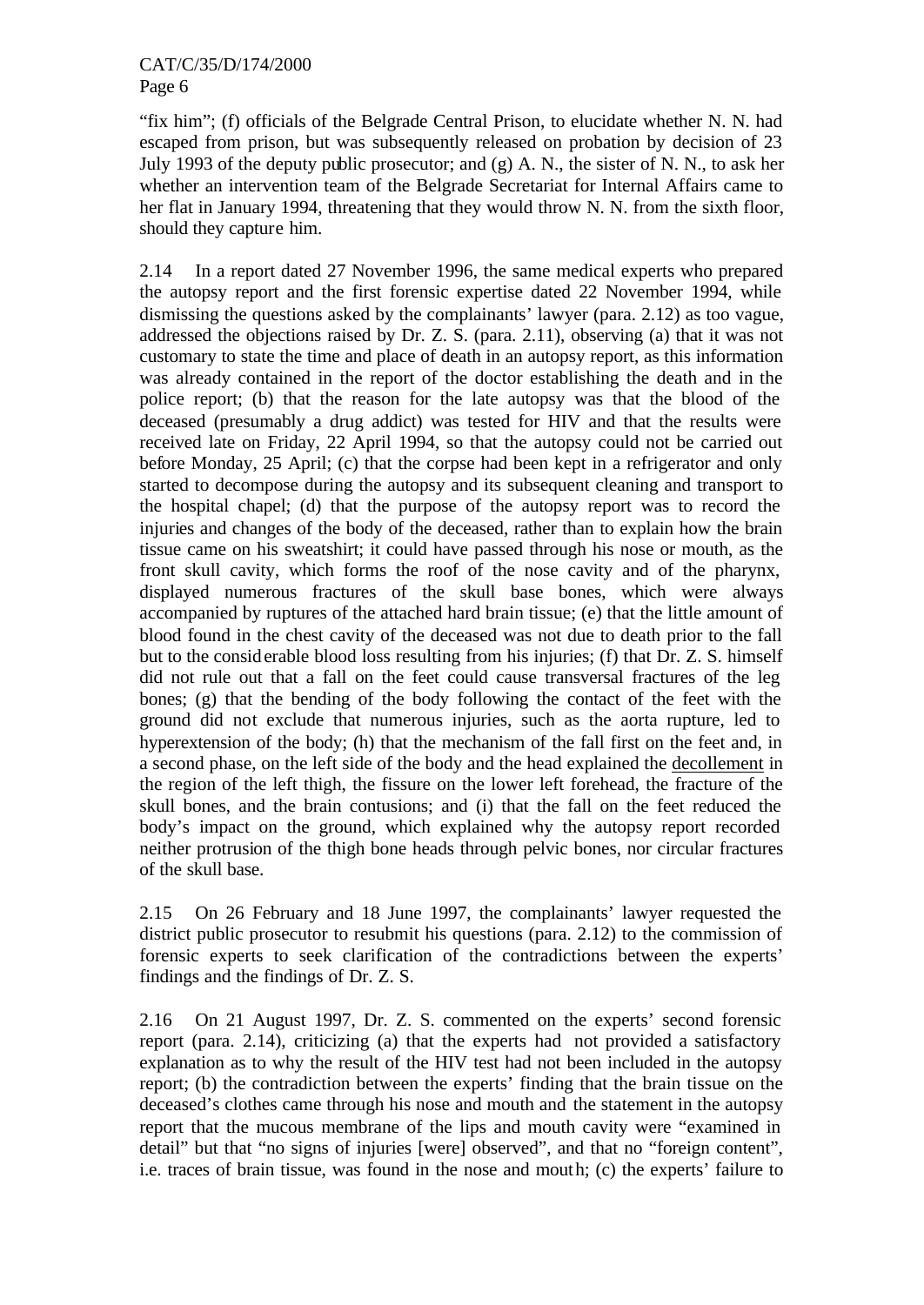identify the part of the brain from which brain tissue was missing; (d) their failure to explain why such a small amount of blood was found in the thoracic cavities, given that the complainants' son probably continued to breath for some time following the infliction of the injuries, that the total blood flow of an adult is 5000 ml per minute, and that blood pressure is the highest near the heart where the 3 x 1 cm aorta fissure was located; (e) the experts' superficial and contradictory description of the bone fractures; and (f) their conclusion that all recorded injuries resulted from the body's fall on the concrete ground, ignoring the possibility that some injuries could have been inflicted with a blunt mechanical weapon before the fall.

2.17 In a letter of 29 August 1997 to the Department for the Control of Legality of the Belgrade City Secretariat for Internal Affairs, the complainants drew attention to the fact that inspector J. J. reportedly was crying when the investigating magistrate arrived at Pariske Komune Street no. 2 and that he went on vacation the following day. They referred to the case of N. L., who had allegedly been forced to wear a bullet proof vest, on which he received blows with a baseball bat during his interrogation by, *inter alia*, inspector J. J., leaving few traces and causing a slow and painful death after two weeks<sup>2</sup>

2.18 On 30 August 1997, the complainants brought charges of murder against police inspectors J. J., Z. P. and M. L., alleging that they had maltreated their son with hard round objects (such as a baseball bat), inflicting a number of grave injuries to his body, thereby voluntarily causing his death. Assuming that the transversal fractures of the lower legs had been inflicted prior to the fall, it could be ruled out that the injured had tried to escape through the window. The complainants also claimed that the police had breached the Code of Criminal Procedure (a) by forcibly entering the flat without the presence of a neutral witness; (b) by calling the investigating magistrate 30 minutes after the incident, rather than immediately, allegedly to remove incriminating evidence and to put M. K. on tranquilizers; (c) by interviewing no other witnesses than the police inspectors; (d) by having the deceased's body identified by M. K. rather than by his family; (e) by failing to seal the door or to return the keys of the apartment to the complainants; and (f) by sending M. K. to deliver the tragic news to the complainants. The complainants also informed the district prosecutor that several witnesses could testify that the police had previously shot at and threatened their son. They challenged the deputy public prosecutor for bias, since he had already indicated that he would reject any criminal cha rges.

2.19 After the District Public Prosecutor had decided, on 24 September 1997, not to initiate criminal proceedings against inspectors J. J., Z. P. and M. L., the complainants, on 4 October 1997, filed a request for an investigation of their son's alleged murder with the Belgrade District Court.<sup>3</sup> In particular, they requested the investigating judge to interrogate J. J., Z. P. and M. L. in the capacity of accused, to detain them on remand in order to prevent any interference with witnesses, to

l

<sup>2</sup> See a newspaper article submitted by the authors in *VREME Magazine*, 9 March 1996, "The deadly bat".

 $3 \text{ In accordance with Section 60 of the Code of Criminal Procedure of the State party, the injured party.}$ may apply for criminal proceedings to be instituted, if the public prosecutor finds that there are no sufficient grounds to initiate criminal proceedings *ex officio*. If the investigating judge rejects the request for the initiation of criminal proceedings, a special chamber of the competent court decides whether such proceedings shall be initiated. See *ibid.*, Section 159.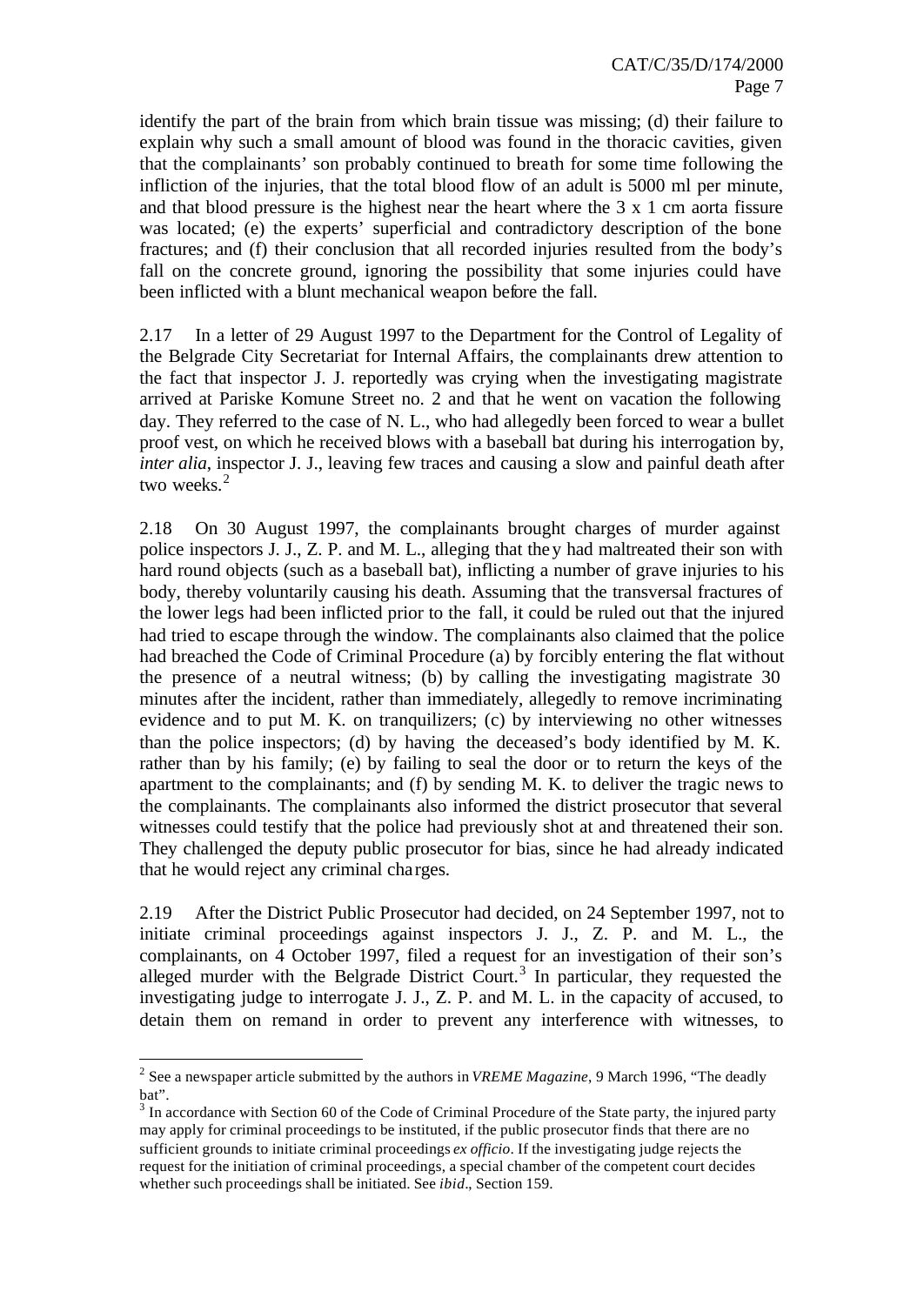#### CAT/C/35/D/174/2000 Page 8

summon and examine certain witnesses, including the complainants themselves, and to seek clarification of the remaining forensic inconsistencies. By letter of 28 January to the President of the District Court, the complainants criticized that only one of their requests, i.e. the interrogation of the police inspectors, had been complied with. They also challenged that the authorities persistently refused to state the time of their son's death, that no explanation had been given for the numerous bruises on the deceased's body, that the Institute of Forensic Medicine had refused to hand out any photographs of the deceased and that its forensic findings were intended to conceal their son's abuse by the police, that M. K. had given three different versions of the incident to the investigating judge, the complainants, and her friends, respectively, and that not a single pedestrian on the busy streets facing apartment no. 82 had witnessed their son jumping out of the window.

2.20 By decision of 17 February 1998,<sup>4</sup> the Belgrade District Court found that the absence of any physical contact between the police inspectors and the deceased had been established on the basis of the concurring statements of J. J., Z. P. and M. L., the report of the investigating judge, as well as the police report of 19 April 1994, and the findings and opinions of the experts from the Institute of Forensic Medicine of the Belgrade Faculty of Medicine dated 22 November 1994 and 27 November 1996. It concluded that there were no grounds for conducting an investigation against the charged police inspectors for the criminal offence of murder.

2.21 On 13 March 1998, the complainants appealed to the Supreme Court of Serbia and Montenegro and, on 23 March, they supplemented their reasons of appeal. They challenged that the District Court had failed to address their arguments or the objections raised by Prof. Dr. Z. S., an internationally renowned expert selected by the United Nations for autopsies conducted on the territory of the former Yugoslavia, while merely relying on the contradictory findings of the commission of forensic experts and on the un-scrutinized statements of M. K., as well as of the charged inspectors themselves, against one of whom criminal proceedings had previously been instituted for similar conduct. No fingerprints of the deceased had been found in apartment no. 82; the cables attached to the radiator had not even been examined for his biological traces.

2.22 By decision of 21 May 1998,<sup>5</sup> the Supreme Court of Serbia in Belgrade rejected the complainants' appeal as unfounded. It endorsed the findings of the Belgrade District Court, considering that the commission of experts, in its supplementary findings and opinions of 27 November 1996, responded to all objections raised by the complainants' lawyer and by Dr. Z. S. in a precise manner.

#### **The complaint:**

l

3.1 The complainants claim that the State party failed to proceed to a prompt an impartial investigation of their son's death and alleged prior torture, in violation of article 12, although the forensic evidence submitted by the complainants strongly suggested that their son was the victim of an act of torture within the meaning of article 1 of the Convention.

<sup>&</sup>lt;sup>4</sup> See Belgrade District Court, Decision of 17 February 1998, Ki. No. 898/97 (Kv. No. 99/98).

<sup>&</sup>lt;sup>5</sup> See Supreme Court of Serbia in Belgrade, Decision of 21 May 1998, Kž. II 224/98.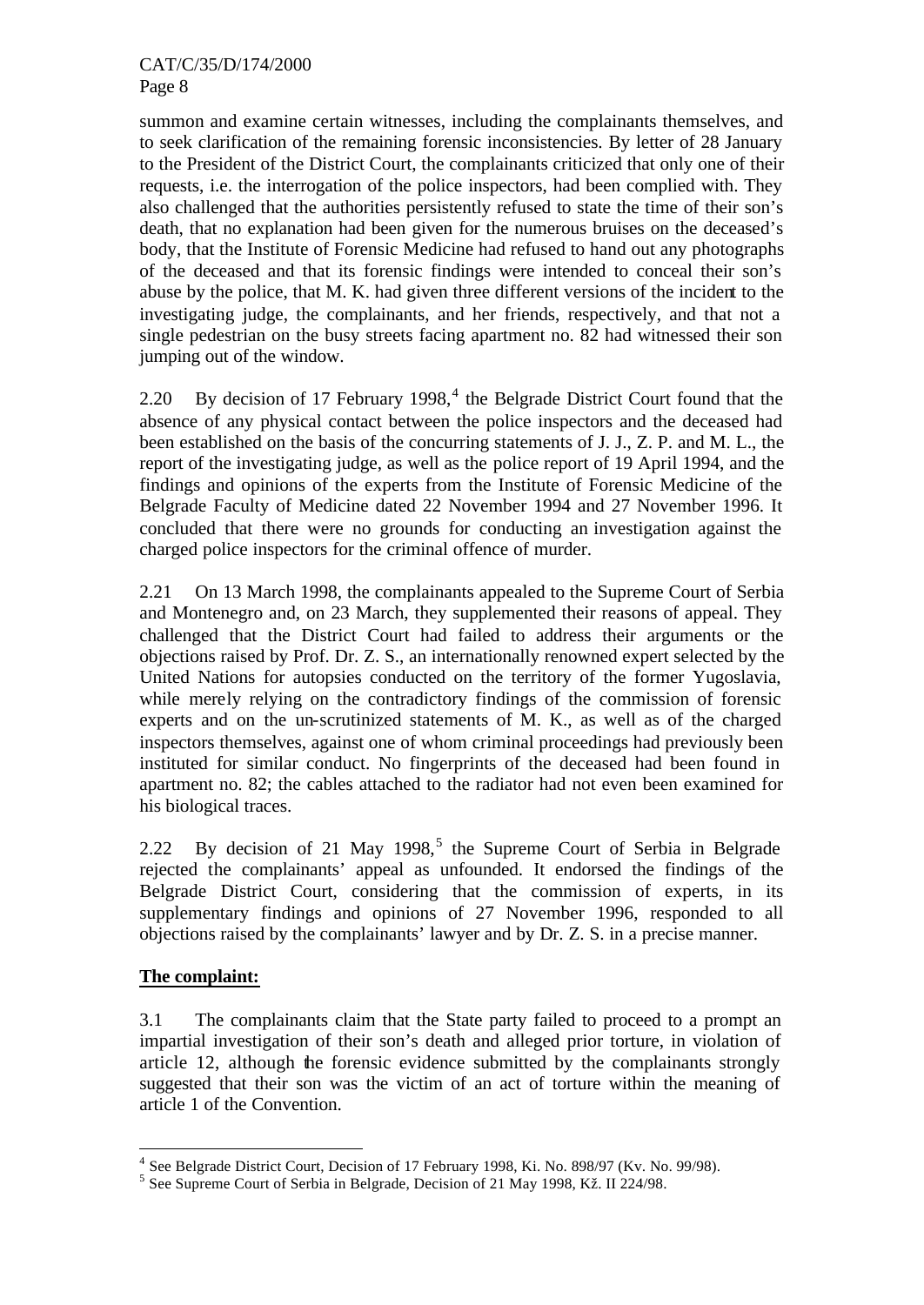3.2 They submit that other inconsistencies further supported their suspicion, *inter alia*: (a) the fact that N. N. was explicitly told that he would not be subjected to physical force, if he opened the door of apartment no. 82; (b) that the search warrant issued on 19 April 1994 only authorized the police to enter the apartment to "search for goods related to criminal offences", rather than to arrest N. N., and that it stated 11 a.m. as the time of the entry, although the police report stated 9.40 a.m. as the time of death; and (c) that it was unreasonable to expect that anyone would risk his life by trying to climb from the tenth to the ninth floor of a high-rise, only secured by some electric cables, break the window and enter the apartment on the ninth floor, only in order to find himself in the same situation as before, assuming that the police had plenty of time to reach the (presumably locked) door of the apartment on the ninth floor before this could be opened from inside.

3.3 The complainants claim that the dismissal of all their motions to initiate criminal proceedings, and of their subsequent appeals, raises doubts about the impartiality of the Serbian authorities' investigation into N. N.'s death and alleged prior torture, thus disclosing a violation of article 13 of the Convention. Thus, the investigating judge had never initiated an investigation or even heard the complainants; none of the witnesses named by the complainants' lawyer was ever heard or cross-examined.

3.4 The complainants submit an *amicus curiae* by Human Rights Watch/Helsinki dated 24 November 1997, which states that the "[i]nconsistencies in the various police and medical reports could only be adequately addressed in a court of law."

3.5 For the complainants, the State party's failure to investigate the circumstances of their son's death *de facto* prevents them from exercising their right to a fair and adequate compensation, guaranteed in article 14 of the Convention, as the legal successors of their son and as indirect victims of the acts of torture that he had presumably been subjected to. They refer to a similar case, in which the European Court of Human Rights found that the disappearance of the applicant's son amounted to inhuman and degrading treatment within the meaning of article 3 of the European Convention, and awarded 15.000  $\pounds$  compensation for the disappeared son's pain and suffering and an additional 20.000  $\pounds$  for the applicants' own anguish and distress.<sup>6</sup>

3.6 The complainants submit that the same matter has not been and is not being examined under another procedure of international investigation or settlement, and that they have exhausted all available domestic remedies.

#### **Committee's request for State party's observations:**

4.1 By notes verbales of 2 November 2000, 19 April 2002 and 12 December 2002, the Committee requested the State party to submit its observations on the admissibility and merits of the communication. On 14 January 2003, the State party informed the Committee that it "accepts the individual complaint No. 174/2000".

l 6 See European Court of Human Rights, *Kurt v. Turkey*, Judgment of 25 May 1998.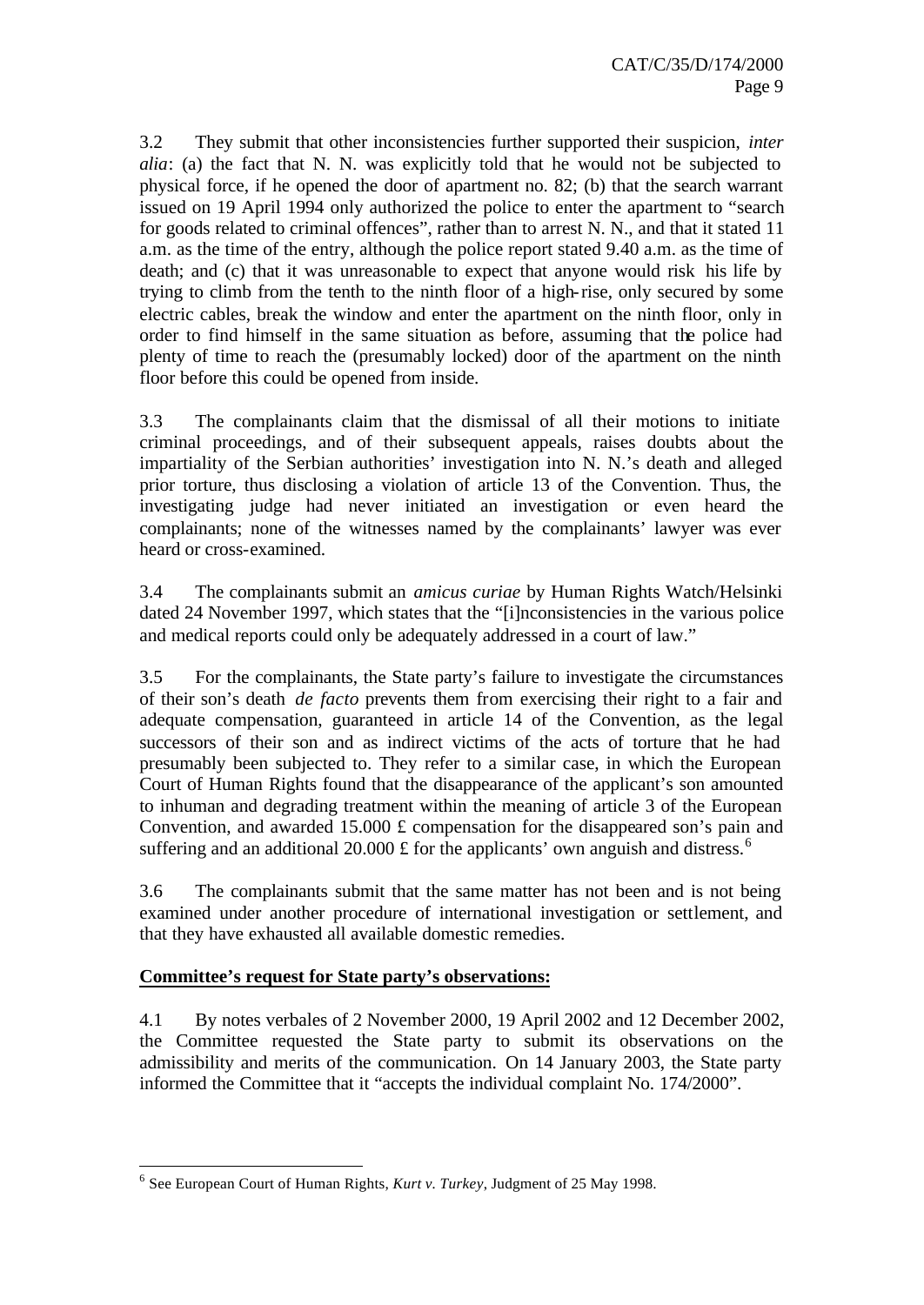4.2 After consultations with the Secretariat, the State party, on 20 October 2003, explained that "the acceptance", in its note verbale of 14 January 2003, "implies that Serbia and Montenegro recognizes the competence of the Committee against Torture to consider the aforementioned [complaint], but not the responsibility of the State concerning the individual [complaint] in question."

4.3 At the same time, the State party advised the Committee that it was still in the process of collecting data from the relevant authorities in order to prepare its observations on the merits of the complaint. No such information has been received to date.

## **Issues and proceedings before the Committee:**

5. Before considering any claim contained in a communication, the Committee against Torture must decide whether or not it is admissible under article 22 of the Convention. The Committee has ascertained, as it is required to do under article 22, paragraphs 5 (a) and (b), of the Convention, that the same matter has not been, and is not being, examined under another procedure of international investigation or settlement, and that the complainants have exhausted all available domestic remedies. It therefore considers that the complainant's claims under articles 12, 13 and 14 of the Convention are admissible and proceeds to its examination on the merits.

6.1 The Committee has considered the communication in the light of all information made available to it, in accordance with article 22, paragraph 4, of the Convention. It regrets that the State party has not submitted any observations on the substance of the complaint and observes that, in the absence of any such observations, due weight must be given to the complainants' allegations, to the extent that they are substantiated.

6.2 The Committee must decide, pursuant to article 12 of the Convention, whether there are reasonable grounds to believe that an act of torture has been committed against the complainants' son prior to his death and, if so, whether the State party's authorities complied with their obligation to proceed to a prompt and impartial investigation.

6.3 The Committee considers that the following elements cast doubts on the sequence of events leading to the death of the complainants' son, as established by the State party's authorities:

(a) The fact that the autopsy report states that the injuries "were inflicted with a brandished, blunt and heavy object," thus suggesting that N. N. had been tortured prior to his fall from the window of apartment no. 82.

(b) The statement by inspector J. J. that he promised N. N. that he would not be subjected to physical violence, if he opened the door of apartment no. 82;

(c) The fact that the search warrant issued on 19 April 1994 did not explicitly authorize the police to arrest N. N., and that it states 11 a.m. as the time of entry into the apartment, although the death of N. N. occurred at 9.40 a.m., according to the police report;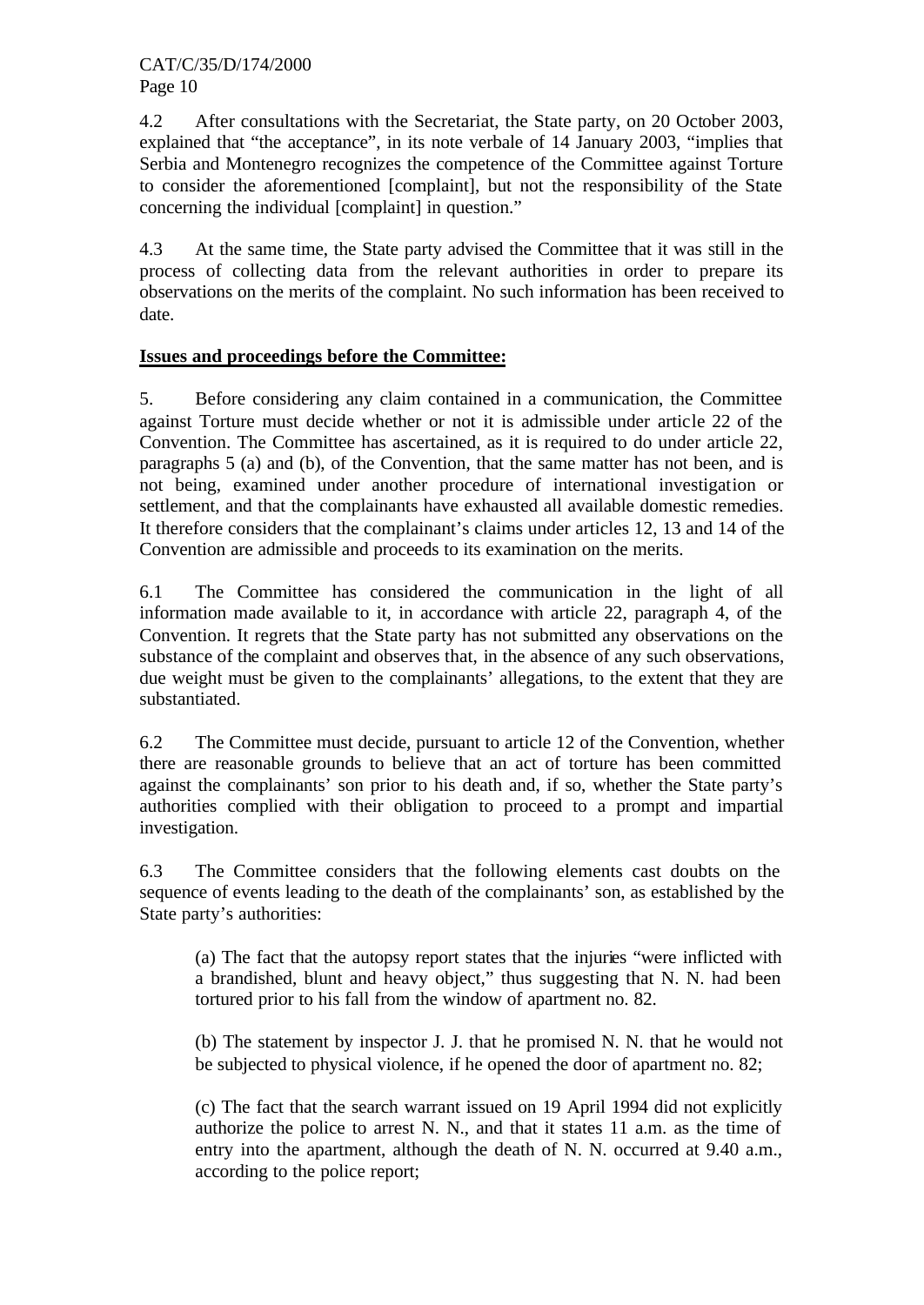(d) The contradiction between the police report and the report of the investigating judge (both dated 19 April 1994) as to the voluntary nature of the death of N. N., describing it as an accident resulting from the deceased's attempt to escape his arrest (police report) or as the result of what appears to have been a suicide (investigation report: "Nikolic had just jumped out of the window");

(e) The absence of witnesses who would have confirmed that N. N. jumped out of the window of apartment no. 82;

(f) The alleged inconsistencies in the testimony of M. K. (paras. 2.5 and 2.19);

(g) The fact that the investigating judged arrived at Pariske Komune Street no. 2 only at 10.30 a.m., apparently because he had not been informed of the death until 30 minutes after the incident, and that, despite his order to interview all witnesses, allegedly only the concerned police inspectors were interviewed;

(h) The alleged inconsistencies in the autopsy report and in the forensic findings of the expert commission and, in particular, the objections raised by Dr. Z. S., particularly his statement that it could not be excluded that some of the injuries had been inflicted prior to the fall, which in turn might have been inflicted by treatment in violation of the Convention;

(i) The alleged prior involvement of inspector J. J. in an act of torture; and

(j) The uncertainty about prior threats by the police and attempts to arrest N. N., allegedly involving the use of firearms by the police.

6.4 On the basis of these elements, the Committee considers that there were reasonable grounds for the State party to investigate the complainants' allegation that their son was tortured prior to his death.

6.5 The question therefore arises whether the investigative measures taken by the State party's authorities, in particular by the Belgrade deputy public prosecutor, were commensurate to the requirement of article 12 of the Convention to proceed to a prompt and impartial investigation of the events preceding the death of N. N. In this regard, the Committee notes the complainants' uncontested claim that the deputy public prosecutor advised them already on 22 April 1994, i.e. three days before the autopsy, that he would not initiate criminal proceedings *ex officio*, as he considered their son's death an accident, and that he did not examine any of the witnesses named by their lawyer. It also notes that the investigating judge entrusted the same forensic experts, who had conducted the autopsy, with the preparation of both expert opinions, with a view to addressing the alleged inconsistencies in their own autopsy report, despite several requests by the complainants to order a forensic expertise from another institution. The Committee concludes that the investigation of the circumstances of the death of the complainants' son was not impartial and therefore in violation of article 12 of the Convention.

6.6 With regard to the alleged violation of article 13, the Committee observes that, although the complainants were entitled to complain to the courts after the deputy